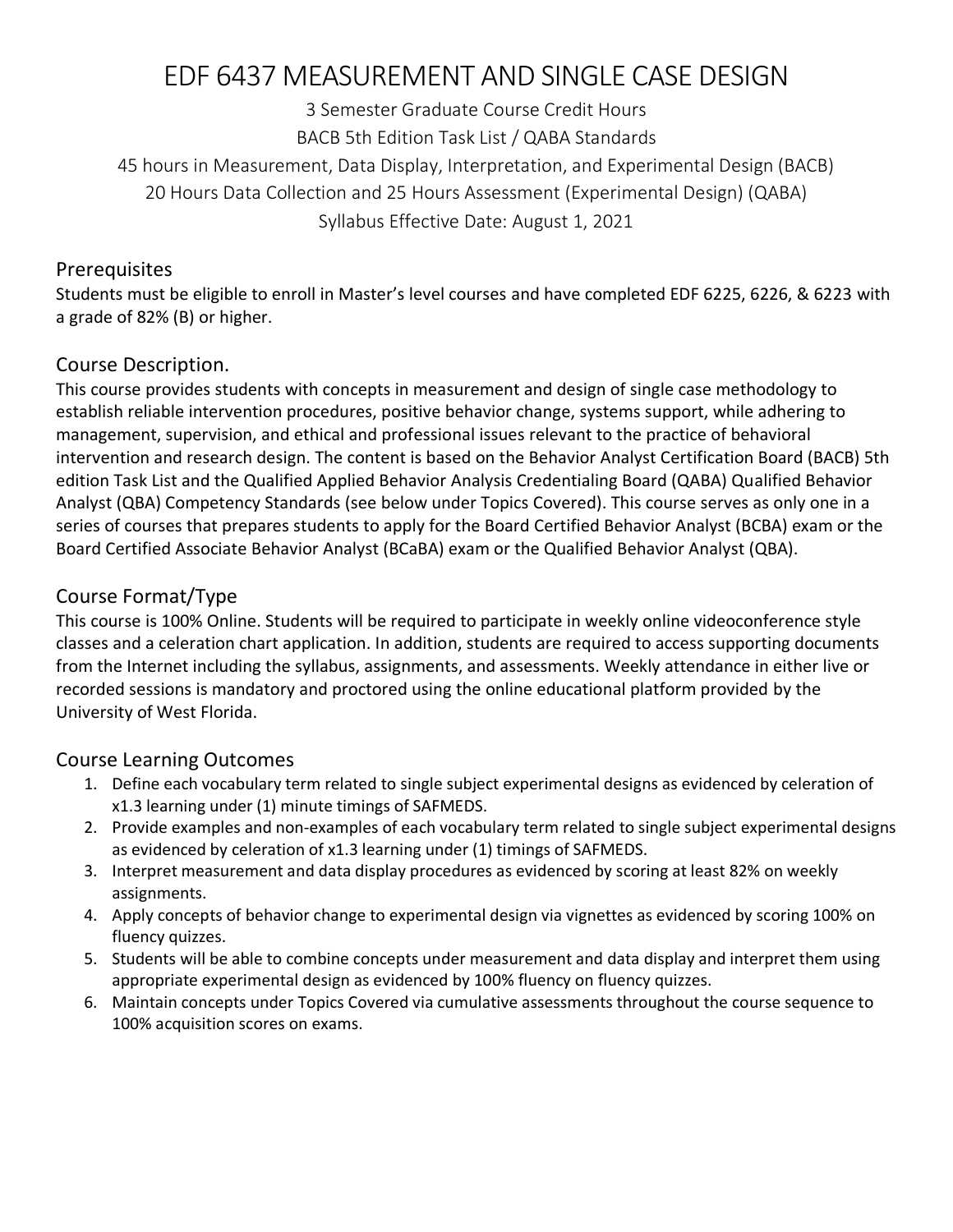# Topics Covered

#### BACB Measurement, Data Display, and Interpretation

| $C-1$  | Establish operational definitions of behavior.                                                      |
|--------|-----------------------------------------------------------------------------------------------------|
| $C-2$  | Distinguish among direct, indirect, and product measures of behavior.                               |
| $C-3$  | Measure occurrence (e.g., frequency, rate, percentage).                                             |
| $C-4$  | Measure temporal dimensions of behavior (e.g., duration, latency, interresponse time).              |
| $C-5$  | Measure form and strength of behavior (e.g., topography, magnitude                                  |
| $C-6$  | Measure trials to criterion.                                                                        |
| $C-7$  | Design and implement sampling procedures (i.e., interval recording, time sampling).                 |
| $C-8$  | Evaluate the validity and reliability of measurement procedures.                                    |
| $C-9$  | Select a measurement system to obtain representative data given the dimensions of behavior and the  |
|        | logistics of observing and recording.                                                               |
| $C-10$ | Graph data to communicate relevant quantitative relations (e.g., equal-interval graphs, bar graphs, |
|        | cumulative records).                                                                                |
| $C-11$ | Interpret graphed data.                                                                             |

# BACB Experimental Design

| $D-1$ | Distinguish between dependent and independent variables.                                                |
|-------|---------------------------------------------------------------------------------------------------------|
| $D-2$ | Distinguish between internal and external validity.                                                     |
| $D-3$ | Identify the defining features of single-subject experimental designs (e.g., individuals serve as their |
|       | own controls, repeated measures, prediction, verification, replication).                                |
| $D-4$ | Describe the advantages of single-subject experimental designs compared to group designs.               |
| $D-5$ | Use single-subject experimental designs (e.g., reversal, multiple baseline, multielement, changing      |
|       | criterion).                                                                                             |
| $D-6$ | Describe rationales for conducting comparative, component, and parametric analyses                      |

#### QABA Data Collection and Analysis (F)

| 1. | Measurable dimensions of behavior                           |
|----|-------------------------------------------------------------|
| 2. | Operational definitions                                     |
|    | Graphic displays                                            |
| 4. | Visual analysis                                             |
| 5. | Measurement procedures (e.g., continuous and discontinuous) |
| 6. | Validation of measurement                                   |
|    | Interobserver agreement                                     |

#### QABA Assessment (G)

| L. | Assessments (e.g., FBA, FA, preference, reinforcer, indirect, direct/descriptive, conditional |
|----|-----------------------------------------------------------------------------------------------|
|    | probability, environmental analysis)                                                          |
|    | Experimental designs                                                                          |
|    |                                                                                               |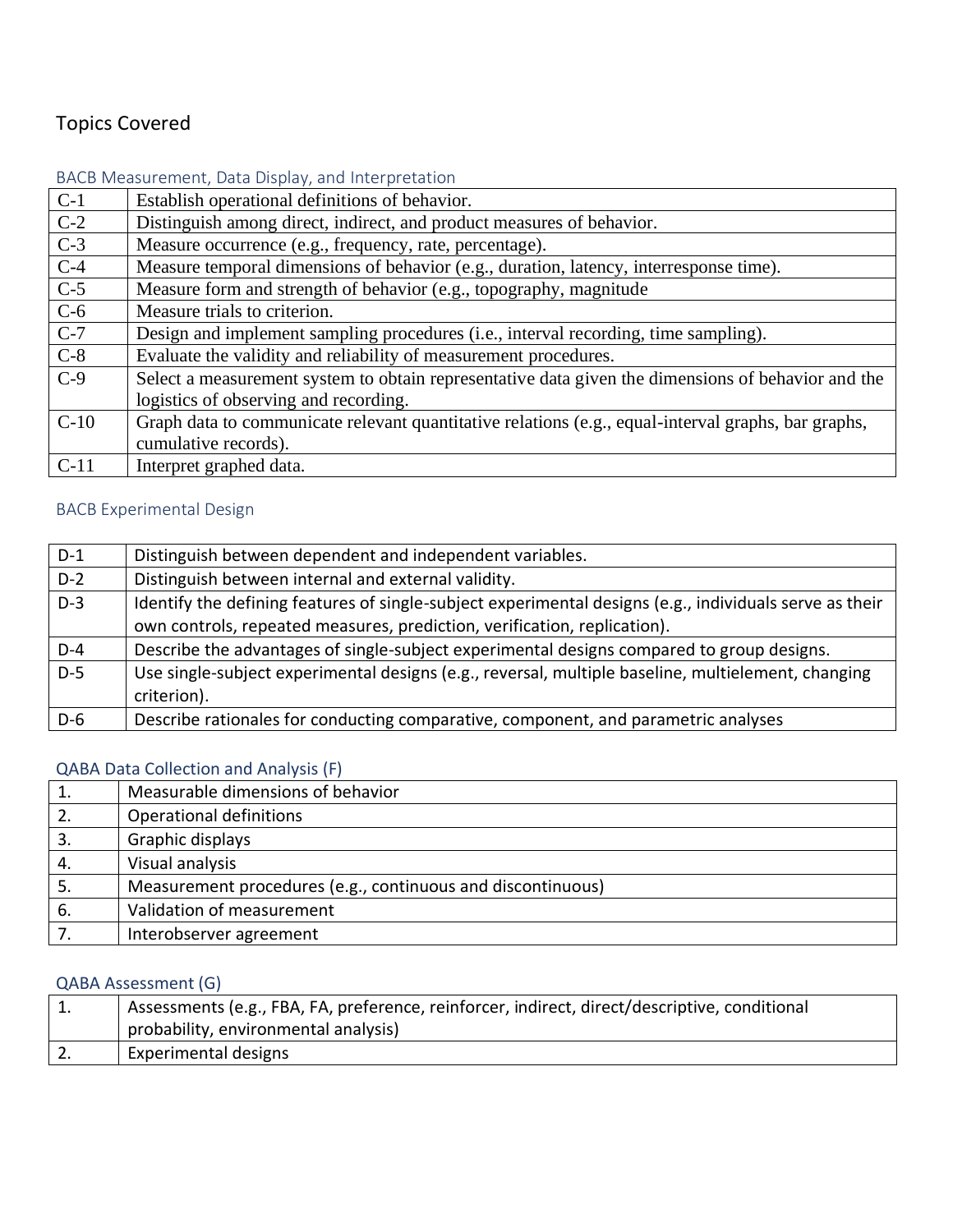Kennedy, C. H. (2005). *Single-case designs for educational research*. Boston: Pearson/Allyn & Bacon. (ISBN: 0205340237)

Cooper, J.O., Heron, T.E., & Heward, W.L. (2019). *Applied Behavior Analysis*. (3rd Ed.). Prentice Hall.

PrecisionX. Students will be required to purchase a SAFMEDS training package. Students will be responsible for charting their daily progress online and the data will be verified several times throughout the course via real-time or pre-recorded check-ins with your instructor.

# Grading System

Points will be allocated using the following weighted system

- 1. Participation in weekly assignments (10 %)
- 2. Midterm Exam average of quiz scores (20 % of final grade)
- 3. Final Assignment (35 %)
- 4. Final Exam Score (35 %)

#### Exams

All exams are cumulative and are available on the UWF eLearning system. Computers must be able to take the exam using a lock-down browser.

### Assignments

Content hours earned towards BACB requirements and QABA requirements have been carefully calculated. If a student neither attends the live virtual class nor views the recorded lectures for each week, a 10% response cost to the final grade will be administered for each missed session or recording. If 3 or more class sessions are missed, this will result in an automatic (F) failing grade assigned for the course. Students must also complete weekly assignments to receive a passing grade in the course. Assignments submitted beyond one week from the due date will not receive points, but assignments still must be placed in eLearning by the end of the course in order to earn a passing grade. If any assignments are not submitted to eLearning by the end of course, a 10% response cost to the final grade per missing assignment will be administered. If 3 or more assignments are missed, this will result in an automatic (F) failing grade assigned for the course.

# Virtual Class

Our students have choices in attendance and participation: Students are encouraged to attend all live, realtime, class sessions. If students cannot attend live, they must watch the recording each week, in addition to any other pre-recorded lectures.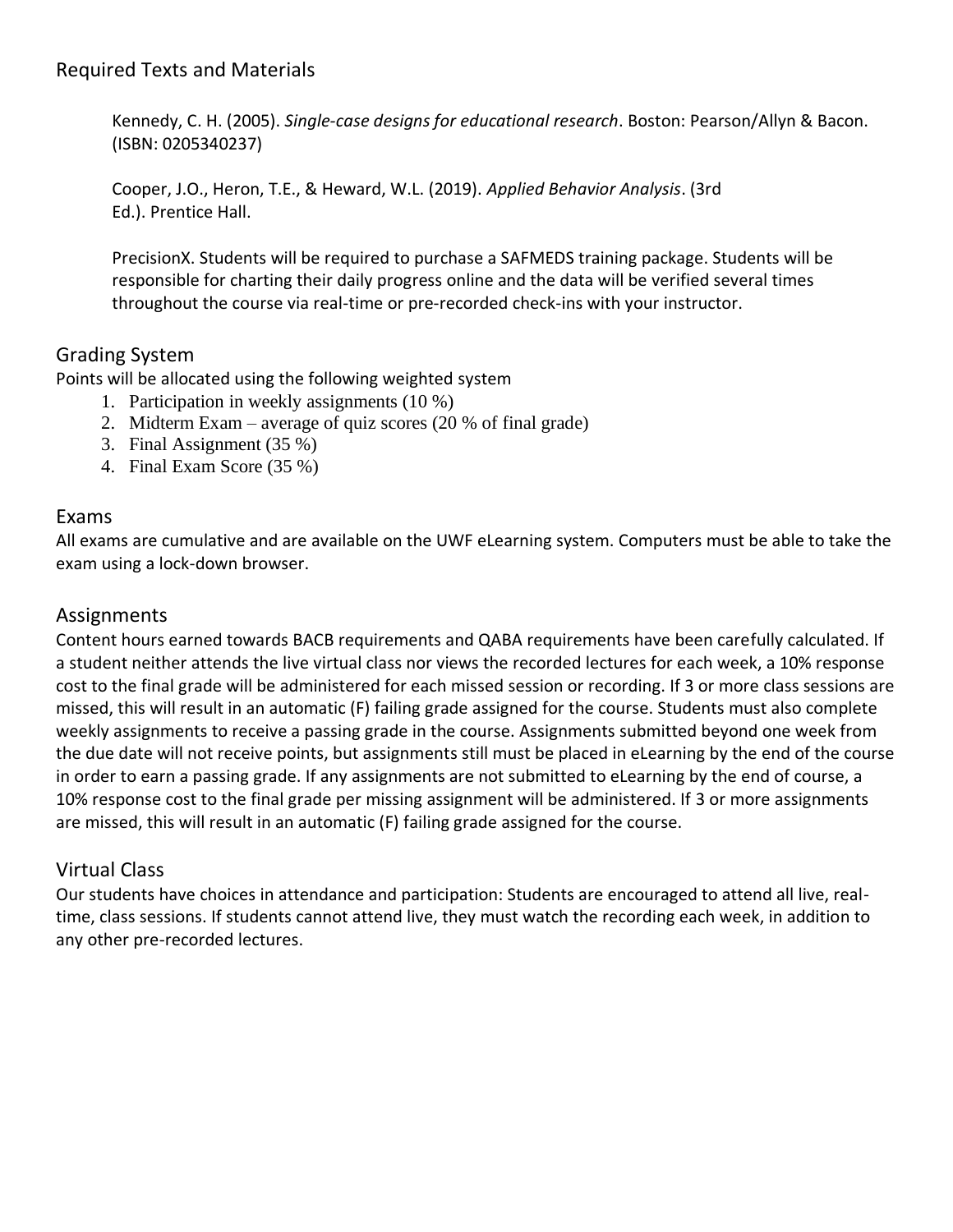#### Grading scale

| A            | $\tilde{\phantom{a}}$<br>92-100                                                           |
|--------------|-------------------------------------------------------------------------------------------|
| A-           | 90-91                                                                                     |
| $B+$         | 88-89                                                                                     |
| B            | 82-87- Grades of 82% or higher are required for courses with prerequisites in the program |
| $B-$         | 80-81                                                                                     |
| $C+$         | 78-79                                                                                     |
| $\mathsf{C}$ | $72 - 77$                                                                                 |
| $C -$        | 70-71                                                                                     |
| D            | 60-69                                                                                     |
| F            | 59 or below                                                                               |

Incomplete grades (I) will not be given except under very extreme circumstances. Please see the UWF catalog for rules about Incomplete grades

#### Special Technology Requirements

Each student is expected to activate a MyUWF account and access it 2-3 times per week and access their UWF email account 2-3 times per week. Students will need broadband internet (laptop or desktop computer preferred) via a compatible web browser (complete list in Canvas). Students are expected to participate in the online learning environment by downloading files from Canvas and uploading and attaching files to send to others. Students will need audio input, built-in, or external computer speakers, as well as an internal or external webcam (recommended) in order to actively participate in the on-line live classroom and check ins.

- Canvas Support Hotline (Open 24/7) 1-844-866-3349
- UWF ITS Help Desk 1-850-474-2075 or email [itshelpdesk@uwf.edu](mailto:itshelpdesk@uwf.edu)
- PrecisionX Help Desk [institute-support@centralreach.com](mailto:institute-support@centralreach.com)

#### Student Accessibility Resources

The University of West Florida supports an inclusive learning environment for all students. If there are aspects of the instruction or design of this course that hinder your full participation, such as time-limited exams, inaccessible web content, or the use of non-captioned videos and podcasts, reasonable accommodations can be arranged. Prior to receiving accommodations, you must register with the Student Accessibility Resources (SAR). Appropriate academic accommodations will be determined based on the documented needs of the individual. For information regarding the registration process, e-mail sar@uwf.edu or call 850.474.2387.

#### Expectations for Academic Conduct

The Student Code of Conduct sets forth the rules, regulations, and expected behavior of students enrolled at the University of West Florida. Violations of any rules, regulations or behavioral expectations may result in a charge of violating the Student Code of Conduct. It is the student's responsibility to read the Student Code of Conduct and comply with these expectations. The Student Code of Academic Conduct defines various forms of academic misconduct including cheating and plagiarism and describes the process for addressing allegations of academic misconduct. More information and links to the University regulations governing both student conduct and academic conduct can be found on the Dean of Students website listed under the Office of Student Rights and Responsibilities

UWF maintains a university license agreement for an online text matching service called Turnitin. At our discretion, we may use the Turnitin service to evaluate the originality of student papers. We also may employ other services and techniques to evaluate your work for evidence of appropriate authorship practices as needed.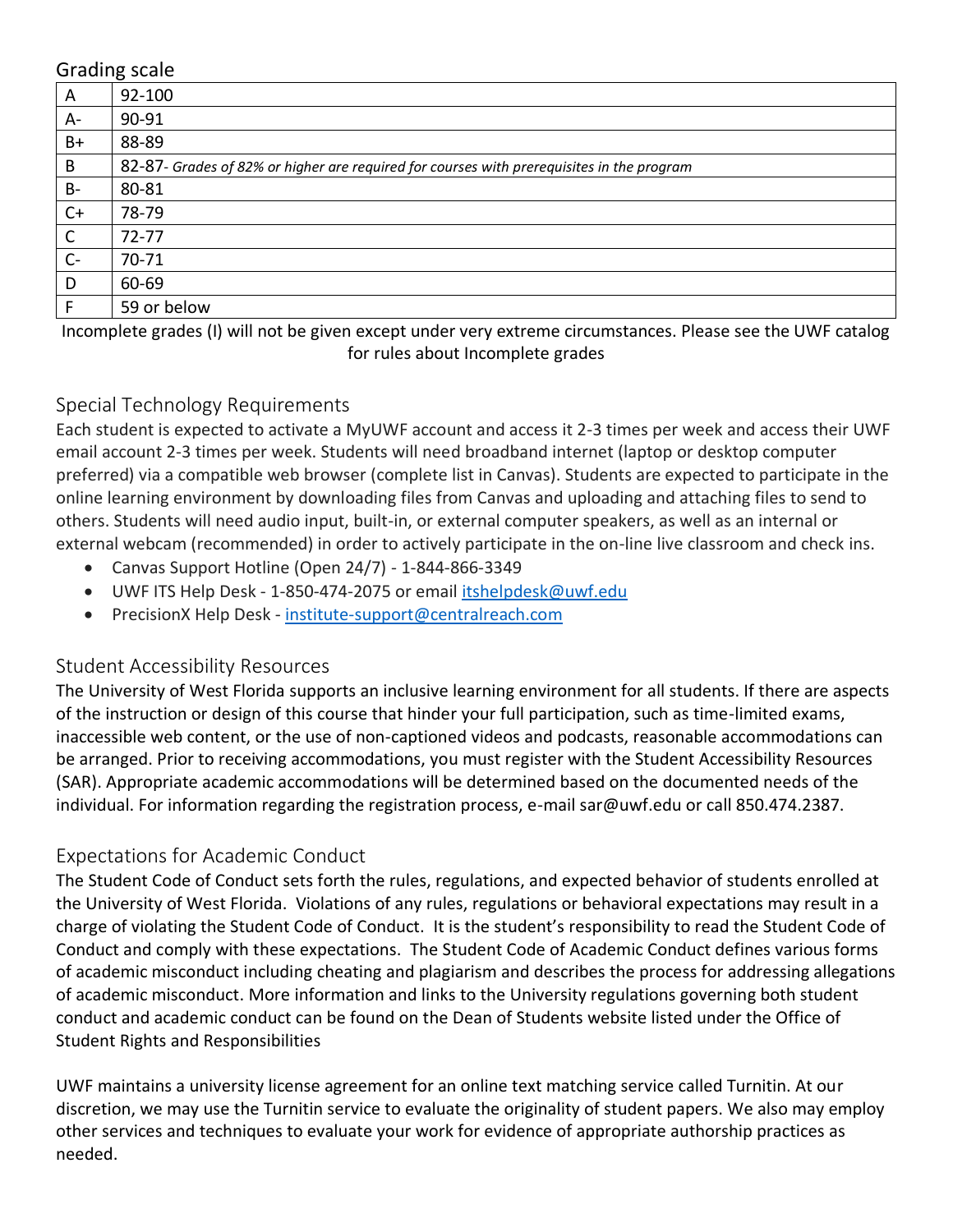Respondus LockDown Browser is a client-based application that "locks down" a computer or device during an online exam delivered on a third-party assessment platform, such as a Learning Management System (LMS). [Privacy information for Respondus LockDown Browser.](https://web.respondus.com/privacy/privacy-additional-monitor/)

Respondus Monitor is a companion product for LockDown Browser that enables students to record themselves with a webcam and microphone during an online exam. The recordings and other data from the exam session are processed automatically; summary information is provided to the instructor, such as if the student left the video frame during the exam session. [Privacy information for Respondus Monitor.](https://web.respondus.com/privacy/privacy-additional-monitor/)

# Military and Veterans' Resource Center

The [UWF Military & Veterans Resource Center \(MVRC\)](https://uwf.edu/academic-affairs/departments/military-veteran-resource-center/) serves as a leading campus advocate for military and veterans students, working to ensure the needs of these individuals are met through coordinating with multiple university offices and services. The center provides assistance with the following: GI Bill ® education benefits, active-duty tuition assistance, out-of-state fee waiver, tutoring, paper reading, counseling, disability accommodations, coordinating academic advising, and referral to state /federal resources and services. The MVRC is located in bldg. 38. For more information on MVRC service, call 474-2550

#### Mental Health Support

At the University of West Florida, we recognize that to learn, thrive, and flourish, you may need a little assistance. Please take advantage of the free resources online or on campus.

- For health concerns, contact Student Health Services at (850) 474-2172.
- For mental health or substance use concerns, contact Counseling and Psychological Services at 850- 474-2420.
- For 24/7 crisis counseling, call 850-474-2420 and press option 6.

All students are encouraged to utilize Therapy Assistance Online (TAO) to strengthen skills to cope with anxiety, depression, stress management, and more. TAO is an interactive web-based self-help program that is available 24/7. Access TAO anonymously at [uwf.edu/tao.](http://uwf.edu/tao)

If you feel like you need somewhere to talk anonymously to others who can support you, peer support is available to all students 24/7 via TogetherAll. TogetherAll is an online community where members are anonymous and can share how they are feeling and support each other. Learn more and join TogetherAll at [uwf.edu/togetherall](http://uwf.edu/togetherall)

Mental Health is one aspect of holistic health, which encompasses all of the eight wellness dimensions. The eight dimensions do not have to be equally balanced. Instead, you should strive to achieve your own authentic personal harmony. You have unique goals, priorities, and aspirations. You determine how to live your best life. ArgoWell is here to help you make the healthy choice, the easy choice, and support you in your wellness journey. [Meet ArgoWell](https://uwf.edu/go/argowell/)

# Discrimination or Harassment Reporting

The University of West Florida faculty members are committed to supporting students and upholding the University's non-discrimination and harassment policies. Under Title IX, discrimination and harassment based upon sex or gender (including sexual violence and sexual misconduct) are prohibited. If you experience an incident of sex/gender-based discrimination or harassment, you do not have to go through the experience alone. Know that while you may talk to a faculty member, understand that as a "Responsible Employee" of the University, the faculty are required to notify the University's Title IX Coordinator so that support services can be provided to you. If you would like to speak with someone confidentially, you may schedule an